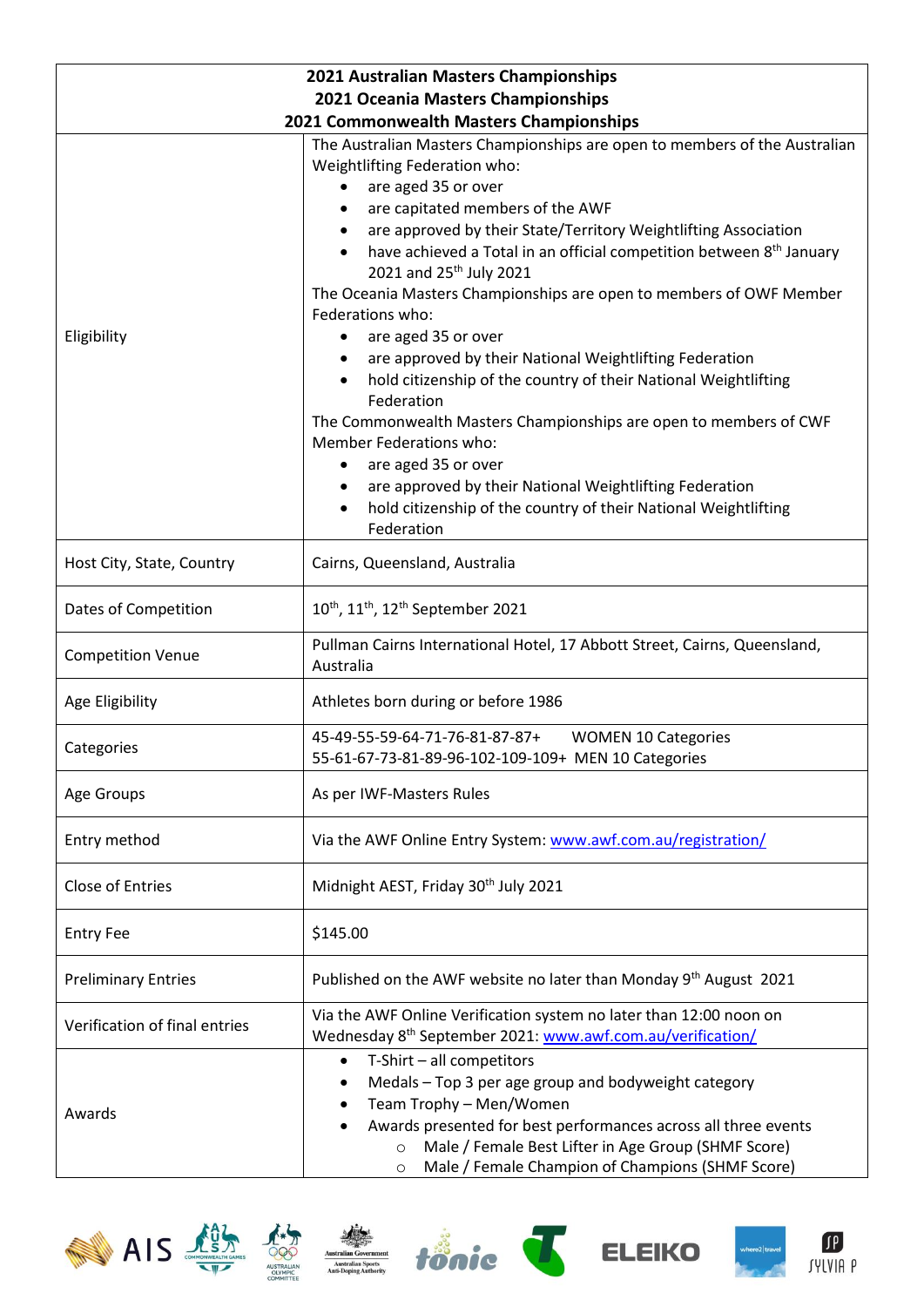## **IMPORTANT NOTES:**

- Payments and individual entries must be submitted via website link: [www.awf.com.au/registration/](http://www.awf.com.au/registration/) **no later than Friday 30th July 2021**
- The AWF office will send all received entries to the respective Australian State Association or National Federation who will review and endorse the participation of their members via email [imoir@awf.com.au](mailto:imoir@awf.com.au) **no later than Friday 6 th August 2021.**
- Should a State Association or National Federation **not endorse** an individual entry, that person will not be permitted to compete, and they will receive a refund of their entry fee less \$15 administration fee.
- No refunds will be made for withdrawals notified after the Preliminary Entries are published.

## **REGULATIONS:**

- 1. The competition will be conducted according to the IWF Technical and Competition Rules & Regulations (TCRR).
- 2. The minimum weights that can be attempted will be in accordance with the IWF TCRR: Men = twenty-six (26) kg Women = twenty-one (21) kg
- 3. With reference to IWF TCRR, the 20 kg Rule will apply. The weight of the competitor's first Snatch attempt and the weight of their first Clean & Jerk attempt must add up to within 20 kg of their verified Entry Total. **The Entry Total can be changed via the AWF Online Verification System prior to 12:00 noon on Wednesday 8 th September 2021**.
- 4. Athletes **must produce** a valid Passport or Australian Driver's Licence at the weigh-in for identification. Failure to submit correct ID at the weigh-in will result in the athlete not being able to contest the event.
- **5.** Athletes may compete in the category in which they have entered or go up or down categories. **All changes must be declared prior to 12:00 noon on Wednesday 8 th September 2021 via the AWF Online Verification System.**

To change your entry:

- a) Go to [www.awf.com.au/verification/](http://www.awf.com.au/verification/)
- b) Enter the Payment ID from your registration confirmation email
- c) Enter your date of birth and email address
- d) Click on Verify Entrant
- e) Change your Bodyweight Category and/or Entry Total
- f) Click the Update button

Changes will be confirmed on the screen and by email. **Please wait for confirmation before leaving the web page.**

- 6. **Individual Placing** will be calculated by **Totals** only.
- 7. An athlete who does not register a successful Snatch will **not be allowed** to continue in the Clean & Jerk;
- 8. Athlete dress standard **MUST** conform to the IWF TCRR.
- 9. All individual entries and payments **MUST** be submitted online **no later than Friday 30th July 2021 via website link:** [www.awf.com.au/registration/](http://www.awf.com.au/registration/) **NO LATE ENTRIES WILL BE ACCEPTED**